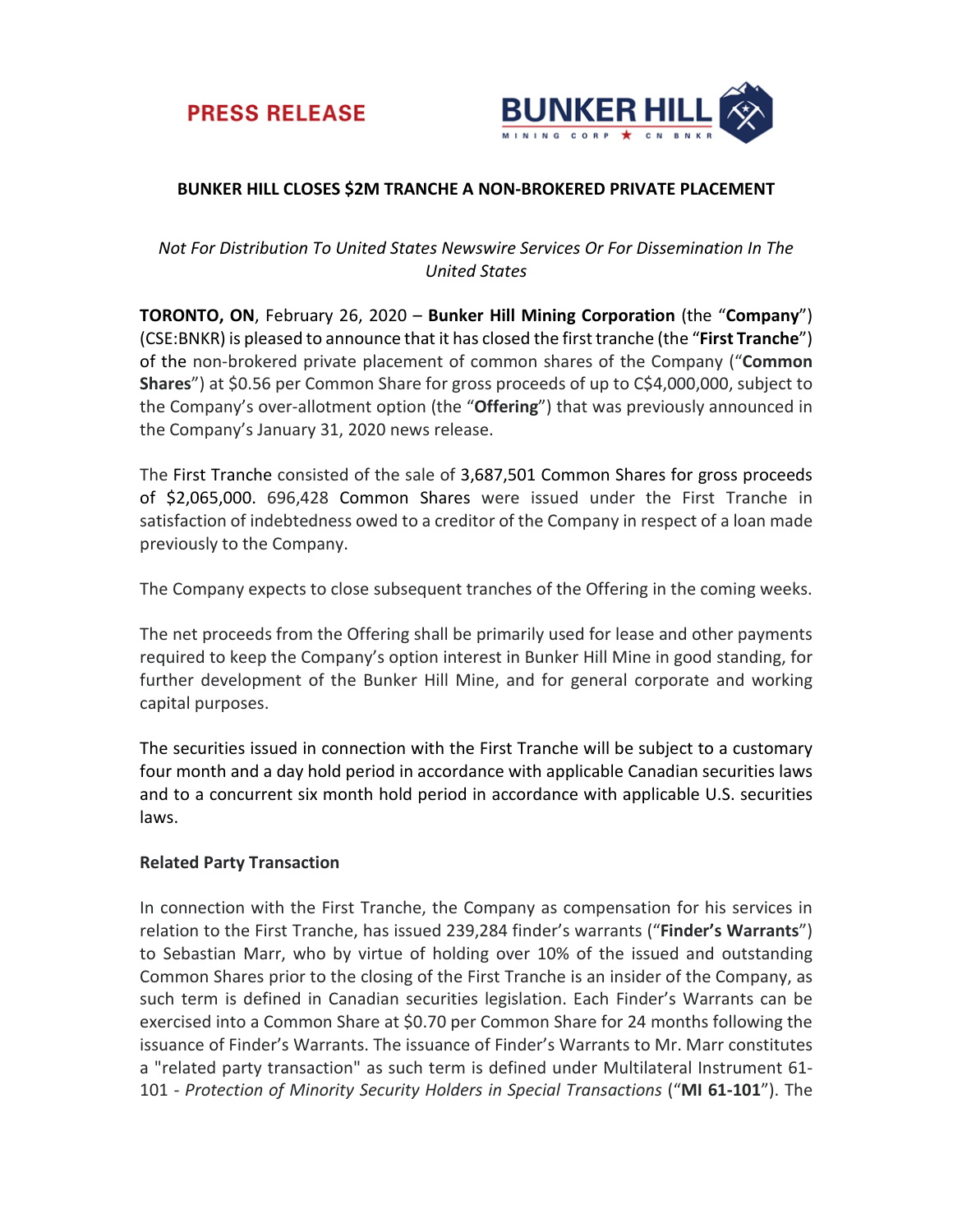# **PRESS RELEASE**



Company is relying on exemptions from the formal valuation and minority shareholder approval requirements provided under MI 61-101 on the basis that the value of the Finder's Warrants issued to Mr. Marr in connection with the closing of the First Tranche does not exceed 25% of the fair market value of the Company's market capitalization.

## **About Bunker Hill Mining Corp.**

Bunker Hill Mining Corp has the exclusive option to acquire 100% of the marketable assets of the Bunker Hill Mine. Information about the Company is available on its website, www.bunkerhillmining.com, or within the SEDAR and EDGAR databases.

For additional information contact:

John Ryan, Interim Chief Executive Officer (201) 509-3797

### **Cautionary Statements**

*Certain statements in this news release are forward-looking and involve a number of risks and uncertainties. Such forward-looking statements are within the meaning of that term in Section 27A of the Securities Act of 1933, as amended, and Section 21E of the Securities Exchange Act of 1934, as amended, as well as within the meaning of the phrase 'forward-looking information' in the Canadian Securities Administrators' National Instrument 51-102 – Continuous Disclosure Obligations. The forward looking statements made herein are based on information currently available to the Company and the Company provides no assurance that actual results will meet management's expectations or assumptions with respect to, among other things,*  the ability of the Company to successfully complete the Offering on the terms as announce, the ability of the *Company to complete payments pursuant to the terms of the agreement to acquire the Bunker Hill Mine Complex, the Company's present and future financial condition, the Company's ability to secure financing, and the state of financial markets. Forward-looking statements include estimates and statements that describe the Company's future plans, objectives or goals, including words to the effect that the Company or management expects a stated condition or result to occur. Forward-looking statements may be identified by such terms as "believes", "anticipates", "expects", "estimates", "may", "could", "would", "will", or "plan", and may include statements regarding, among other things, the terms of the Offering and funding of the acquisition. Since forward-looking statements are based on assumptions and address future events and conditions, by their very nature they involve inherent risks and uncertainties. Actual results relating to, among other things, results of exploration, project development, and the Company's financial condition and prospects, could differ materially from those currently anticipated in such statements for many reasons such*  as: the inability of the Company to successfully complete the Offering; the inability of the Company to budget *and manage its liquidity in light of the failure to obtain additional financing, the inability of the Company to successfully acquire the Bunker Hill Mine Complex on the terms as announced or other satisfactory terms or at all; the inability of the Company to develop or sustain an active public market for its securities; development of changes in general economic conditions and conditions in the financial markets; changes in demand and prices for precious metals; litigation, legislative, environmental and other judicial, regulatory, political and competitive developments; operational difficulties encountered in connection with the activities of the Company; and other matters discussed in this news release. This list is not exhaustive of the factors that may affect any of the Company's forward-looking statements. These and other factors made in public disclosures and filings by the Company should be considered carefully and readers should not place undue*